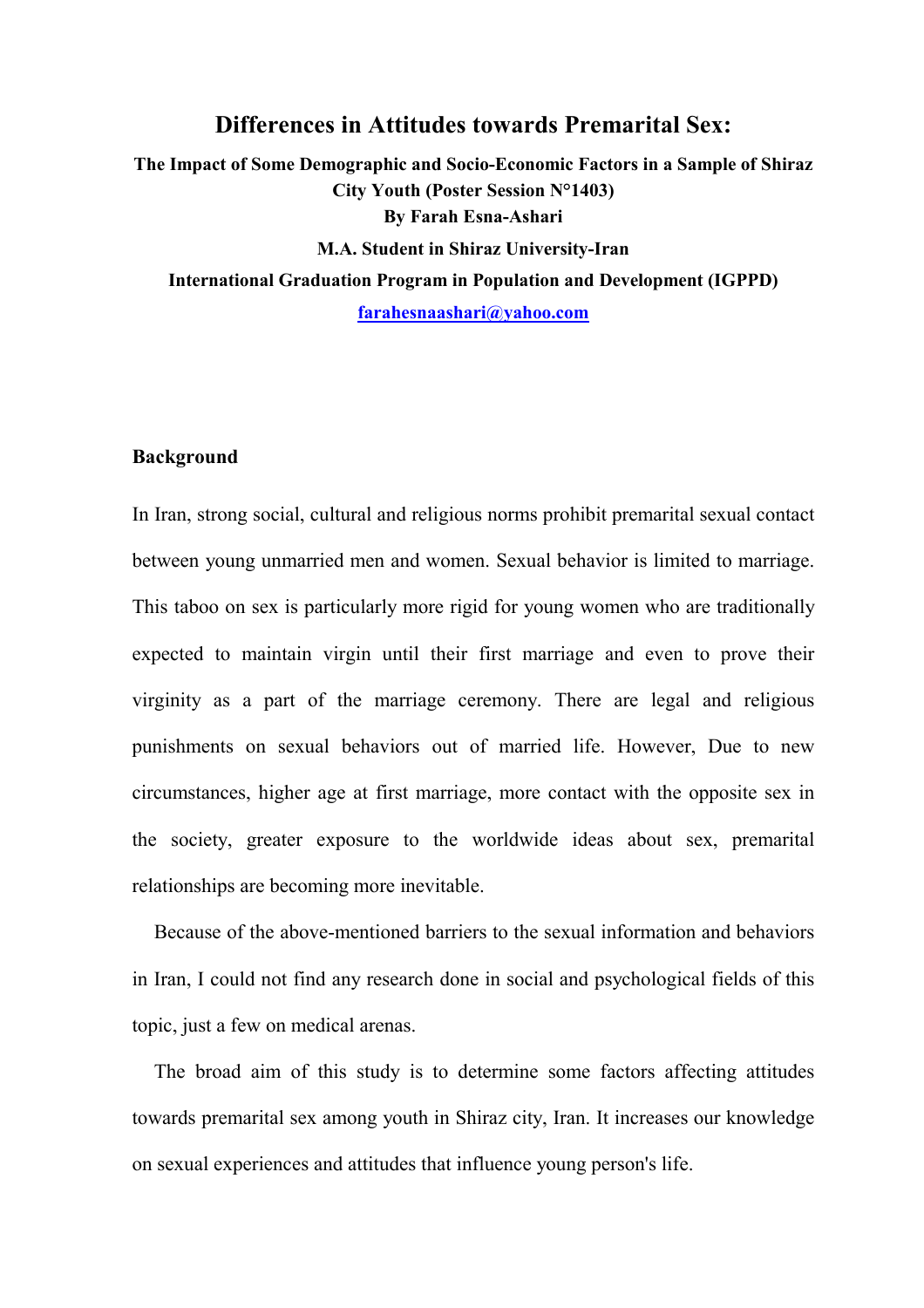### Methods

Type of study: This was a cross-sectional quantitative study, which was done through the survey method. The study has taken place in fall 2004. A randomly chosen sample of youth participated in the survey. A self-administered questionnaire was our instrument for this survey.

**Population:** Our population was all the never-married youth living in Shiraz, which are between the ages 18 and 29 years and of both Male and female sexes.

**Sampling:** The sampling method was simple random multi-stage sampling. The sample size was estimated based on the Cochran formula. The sample size was 384 persons in the age of 18-29. To give equal chances to both sexes, I divided the sample size according to the proportion of each group to 193 male and 191 female respondents. Due to the sensitive nature of the study, the assurance was given to the respondents that their identification and responses will be kept confidential.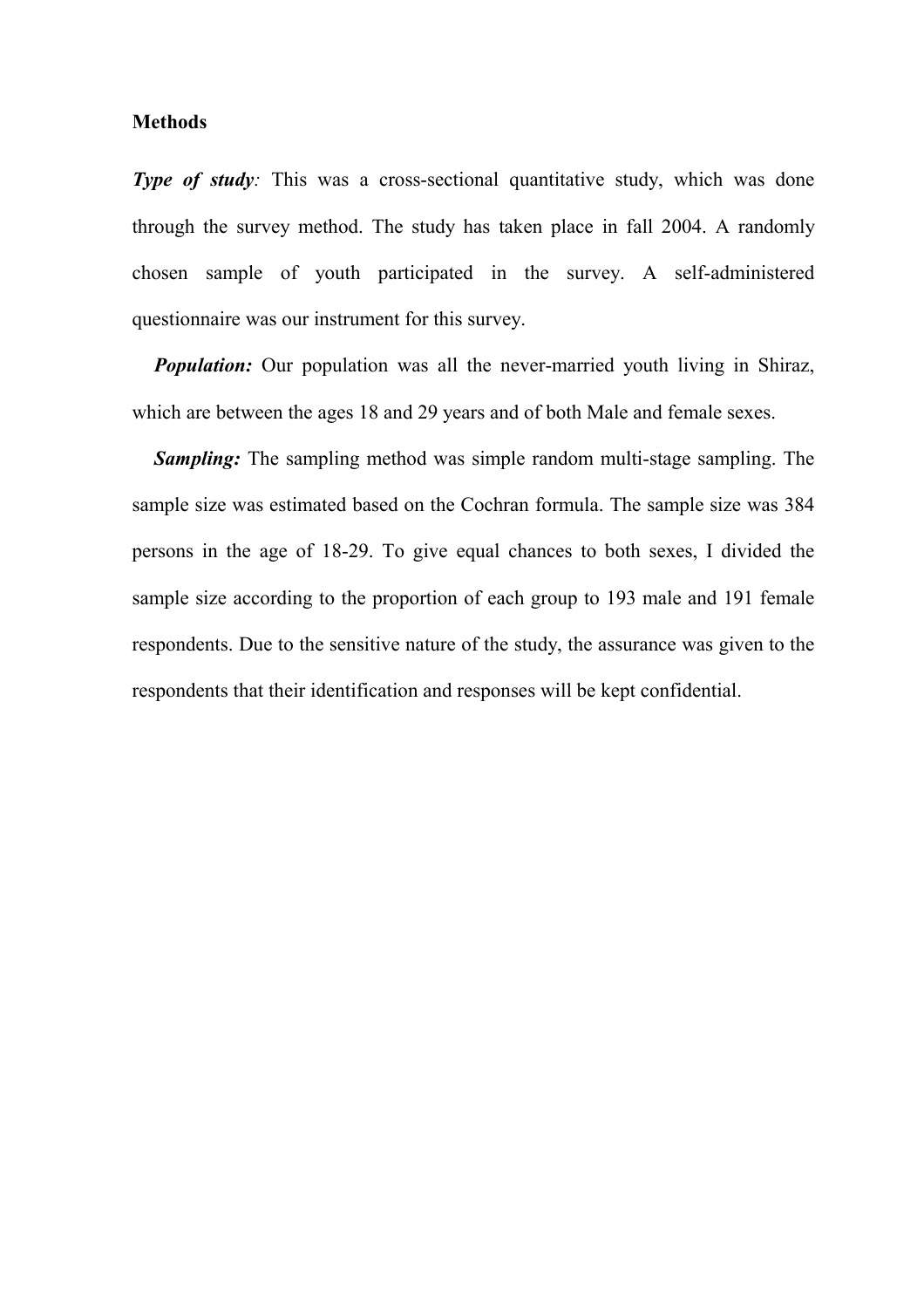# Results

Most of the respondents had a boy/girl friend.

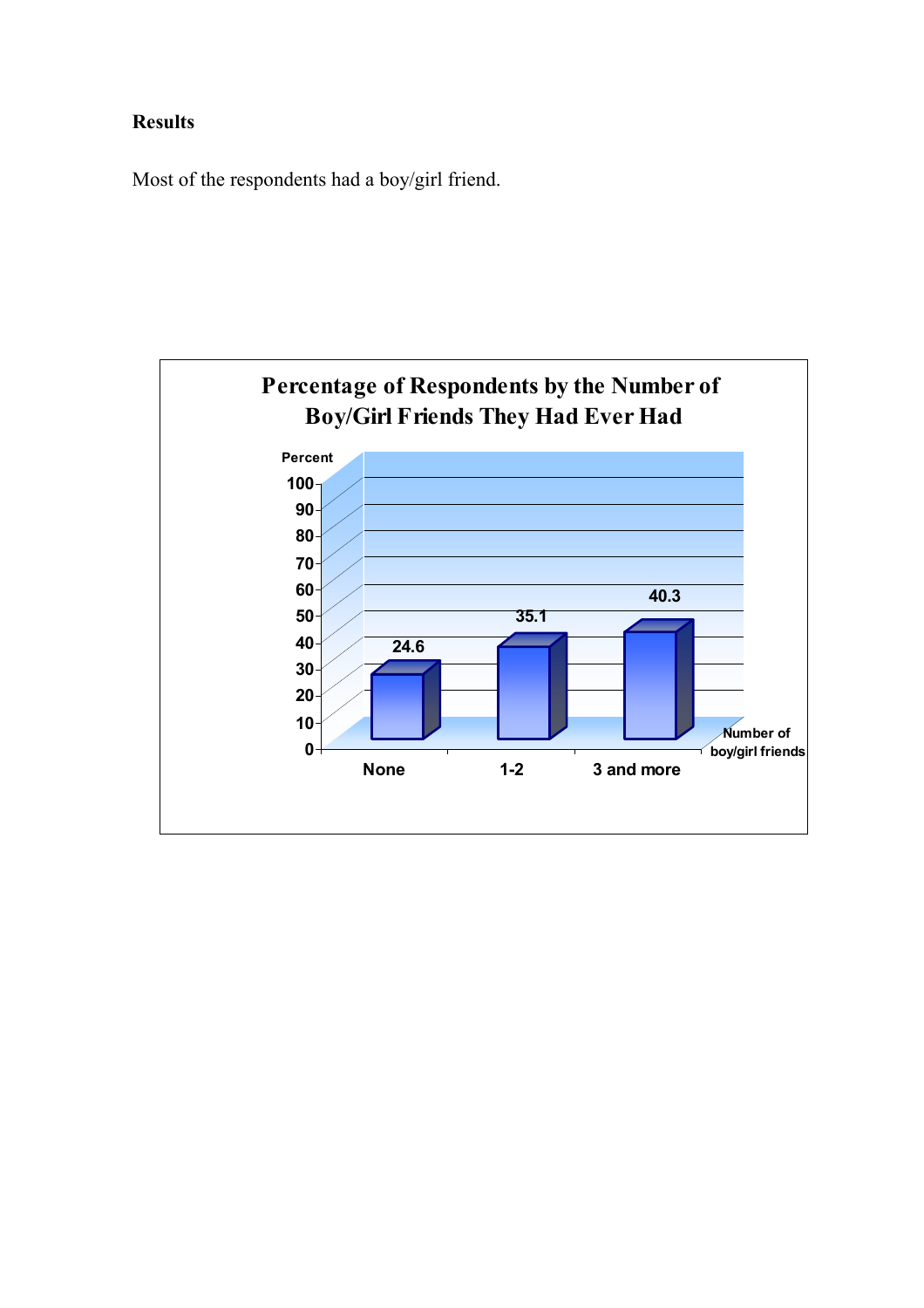50 percent of the respondents had not touched, hugged or kissed their partners.



Since the negative consequences of premarital sex are more profound for young girls, the difference in the premarital sexual activity was great among the members of different genders. The premarital outercourse sex (not penetrative intercourse), which is more considerate which keeps the girl's virginity untouched was more accepted than penetrative intercourse by both sexes. It confirms the value of girl virginity in her first marriage.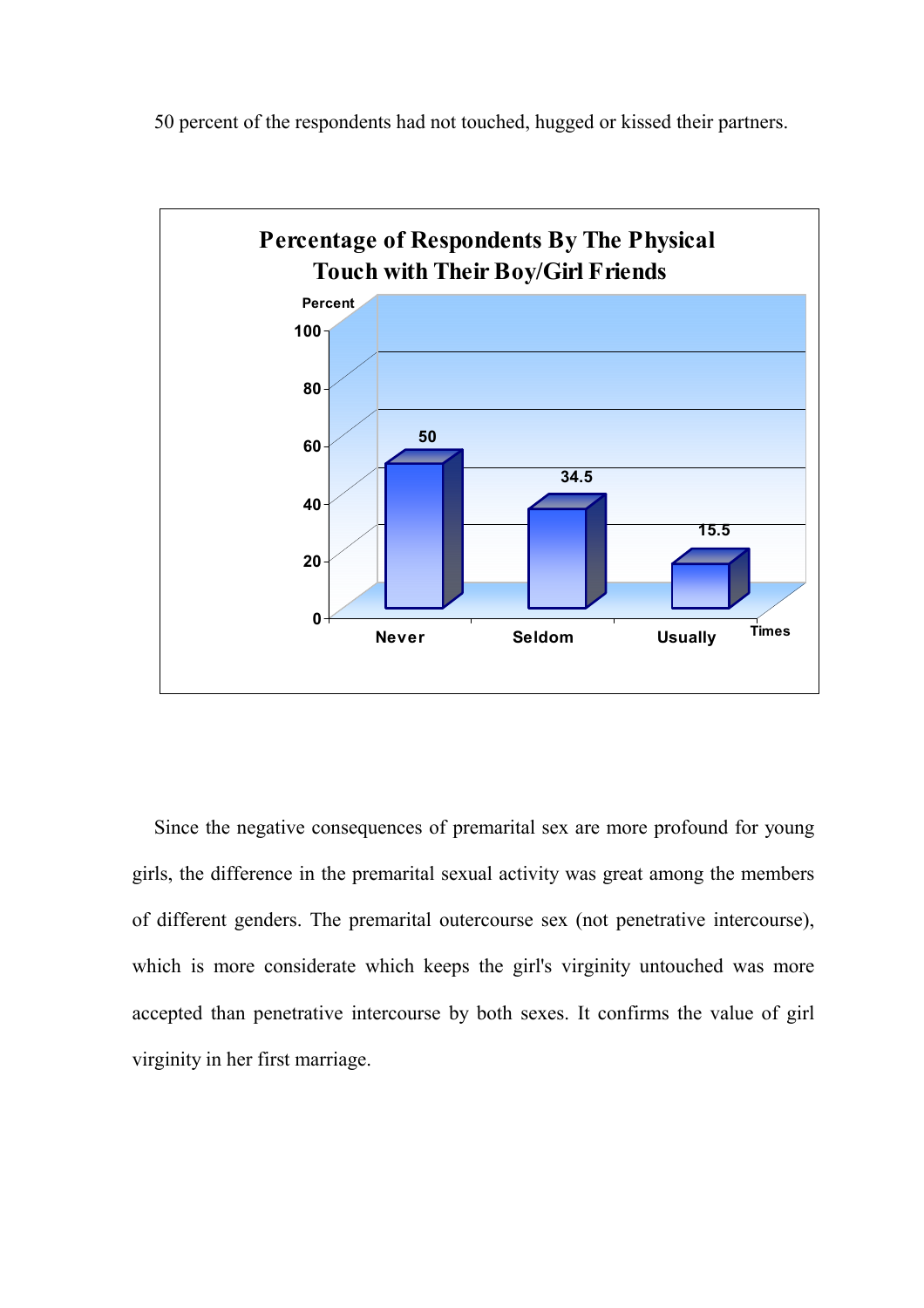

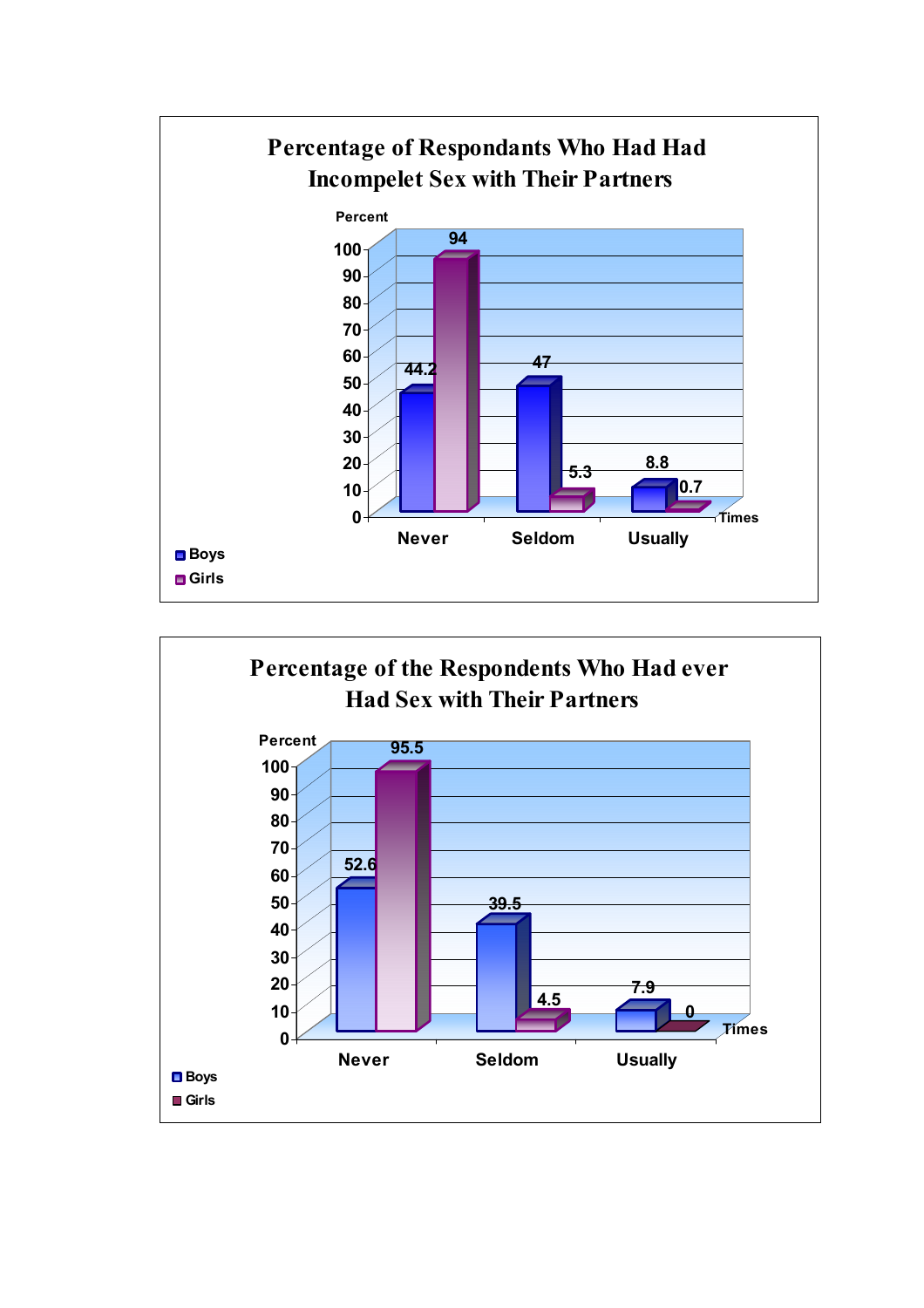There was a difference between respondents' responses about themselves and their idea about their counterparts. 64.29 percent of the respondents believed that all boys experience premarital sex and 39.65 percent of the respondents believed on girls premarital sex.

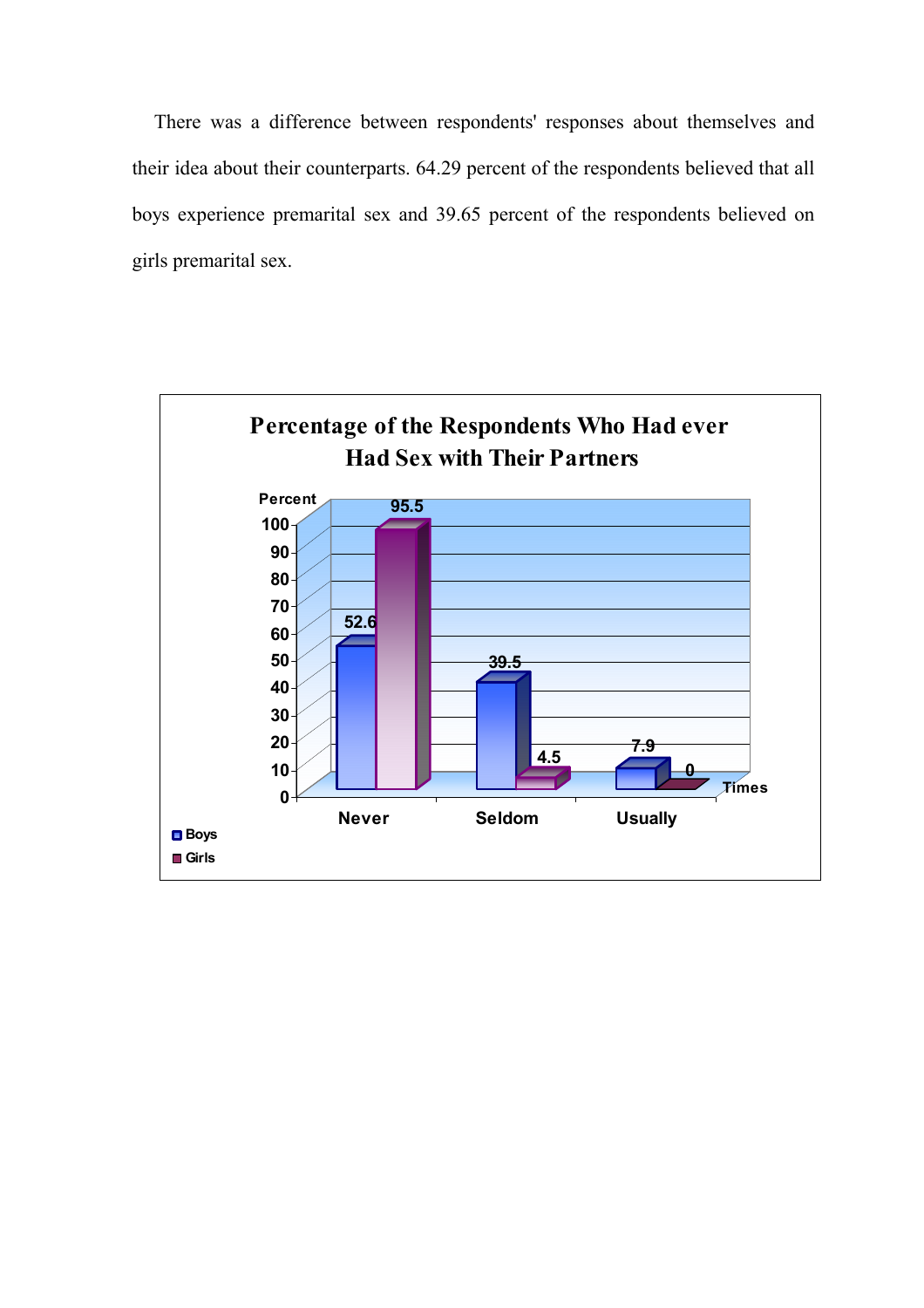Three of five factors which were assumed to affect youth attitudes toward premarital sex were accepted.

There was not a significant relationship between the respondents' age and their attitude toward premarital sex.



ATTIUDE TOWARD P.S.

Girls had more negative attitudes toward premarital sex than boys.



It was hypothesized that highly educated youth are less likely to hold traditional attitudes towards the acceptability of premarital sex than less educated youths. But the hypothesis was rejected. There was not a significant relationship between level of education and attitude toward premarital sex.



ATTIUDE TOWARD P.S.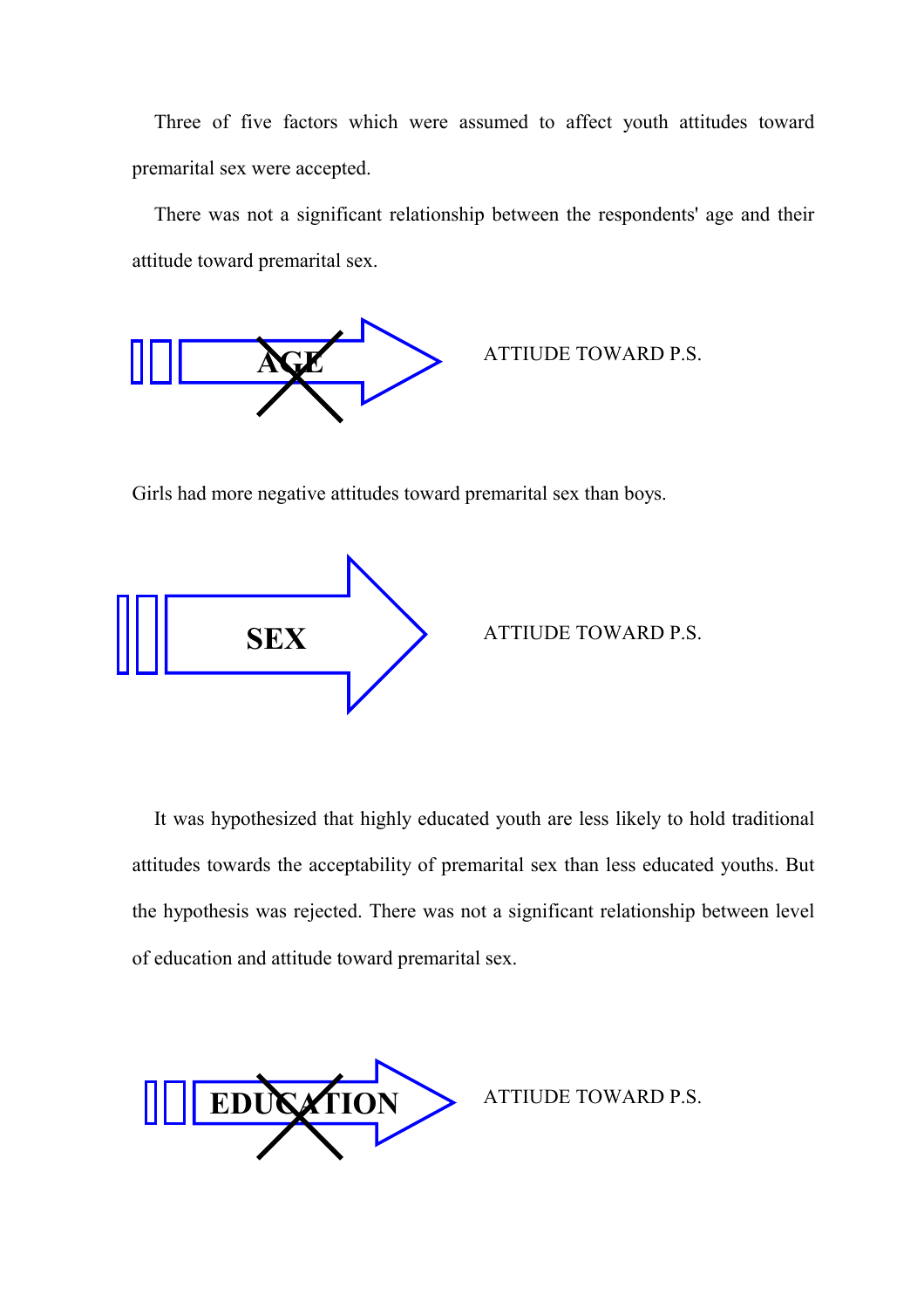Youths from poorer socio-economic families had more negative attitude toward premarital sexual activity.



Those respondents who were internet users or watch international TVs have less negative attitude toward premarital sex.



ATTIUDE TOWARD P.S.

It seems that while dating and premarital relationship is approved by the youth, traditional norms toward premarital sex are still severe and rigid in Iran. Youths resolve this conflict in two ways; outercourse sex and sex with sex workers who have increased in the recent decade. Both these ways are dangerous for youth reproductive and sex health. Helping young people to develop healthy sexual behaviors are an investment for the society.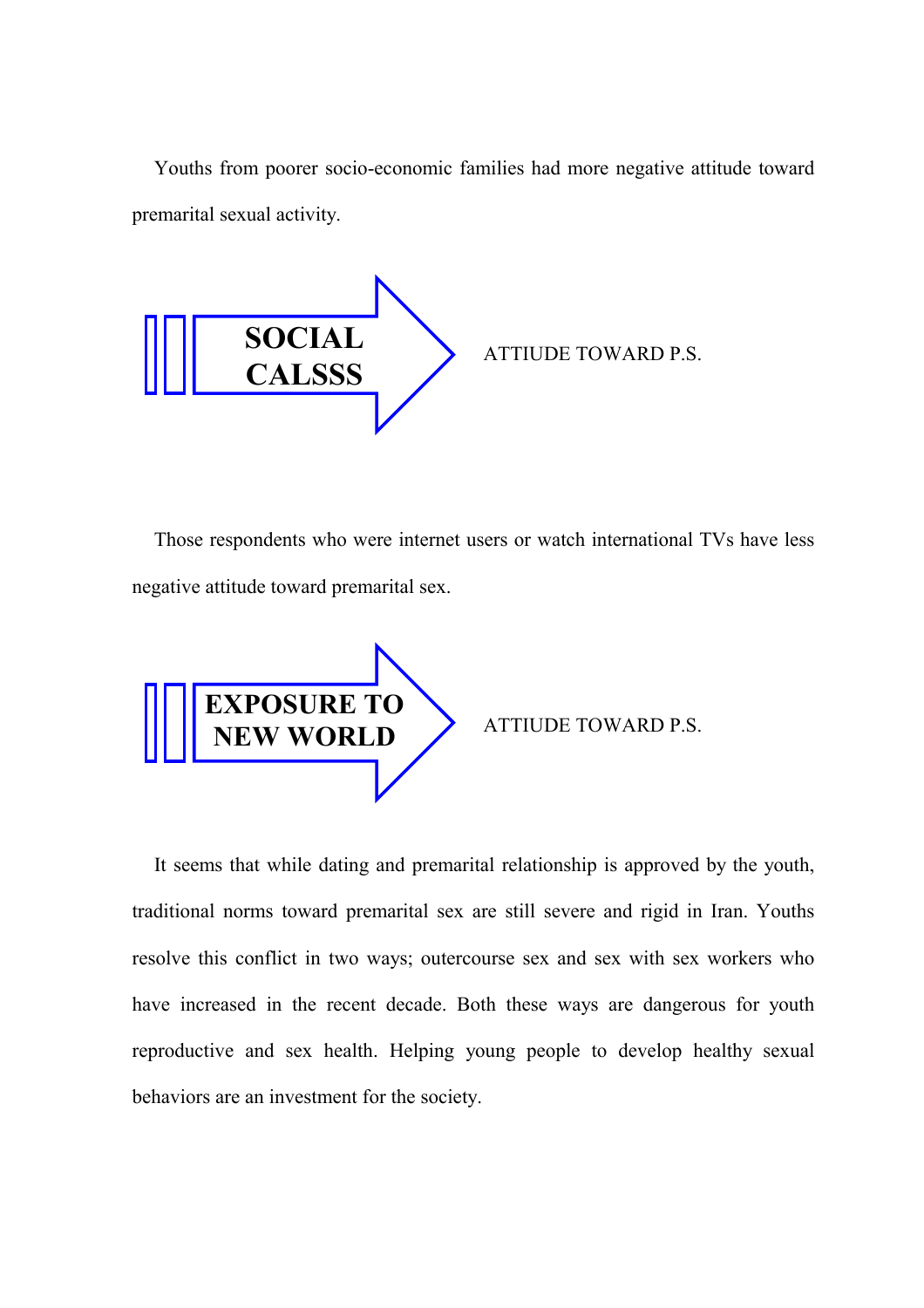#### References:

- Ajzen, I. and M. Fisherbein (1980). Understanding Attitudes and Predicting Social Behavior. Englewood Cliffs, New Jersey: Prentice-Hall.
- Ajzen, I. (1991). The Theory of Planned Behavior, Organizational Behavior and Human Decision Processes. London, Blackwell. pp.179-211.
- Bandura, A. (1989). "Perceived Self-efficacy in the Exercise of Control over AIDS Infection". In V M. Mays, G. W. Albee and S. M. Schneider (Eds.), Primary Prevention of AIDS. Newbury Park, CA: Sage.
- Bandura, A. (1997). "A Social Cognitive Approach to the Exercise of Control over AIDS Infection." In R. J. DiClemente (Ed.), Adolescents and AIDS: A Generation in Jeopardy. Newbury Park, CA: Sage.
- Byrne, D. (1977). "Social Pychology and the Study of Sexual Behavior." Personality and Social Psychology Bulletin, Vol. 3. pp. 3-30.
- Catania, J. A., S. M. Kegeles and T. J. Coates (1990). "Toward an Understanding of Risk Behavior: An AIDS Risk Reduction Model (ARRM)." Health Education Quarterly, Vol. 17. pp. 53-72.
- Fishbein, M. and I. Ajzen (1975). Belief Attitude, Intention, and Behavior: An Introduction to Theory and Research. Reading, MA: Addison-Wesley.
- Fisher, W. A. and J. D. Fisher (1993). "A General Social Psychological Model for Changing AIDS Risk Behavior." In J. Pryor and G. Reeder (Eds.), The Social Psychology of HIV Infection. Hillsdale, NJ: Erlbaum.
- Gokengin, D., T. Yamazhan, D. Ozkaya, and S. Aytug (2003). "Sexual Knowledge , Attitude and Risk Behaviors of Students in Turkey." Journal of School Health, Vol. 73, No.7. pp.258-264.
- Jadack, R. A., J. S. Hyde and M. L. Keller (1995). "Gender and Knowledge about HIV, Risky Sexual Behavior, and Safer Sex Practices." Research in Nursing & Health, Vol.18, No.4. pp.313-324.
- Kaharuza, F. (1991). "The Knowledge, Attitudes and Practices of Contraception and Sexuality of Adolescents of Kampala." [Ph.D. Dissertation]. Uganda: Makerere University.
- Kanyabumbare, S. (1992)."Factors Affecting Levels of Knowledge, Attitudes and Practices of Contraception among Adolescents in Schools of Kampala District, Uganda." [Ph.D. Dissertation]. Kampala: Makerere University.
- Kirby, D. (2001). "Emerging answers: Research Findings on Programs to Reduce Teen Pregnancy." Washington, National Campaign to Prevent Teenage Pregnancy.